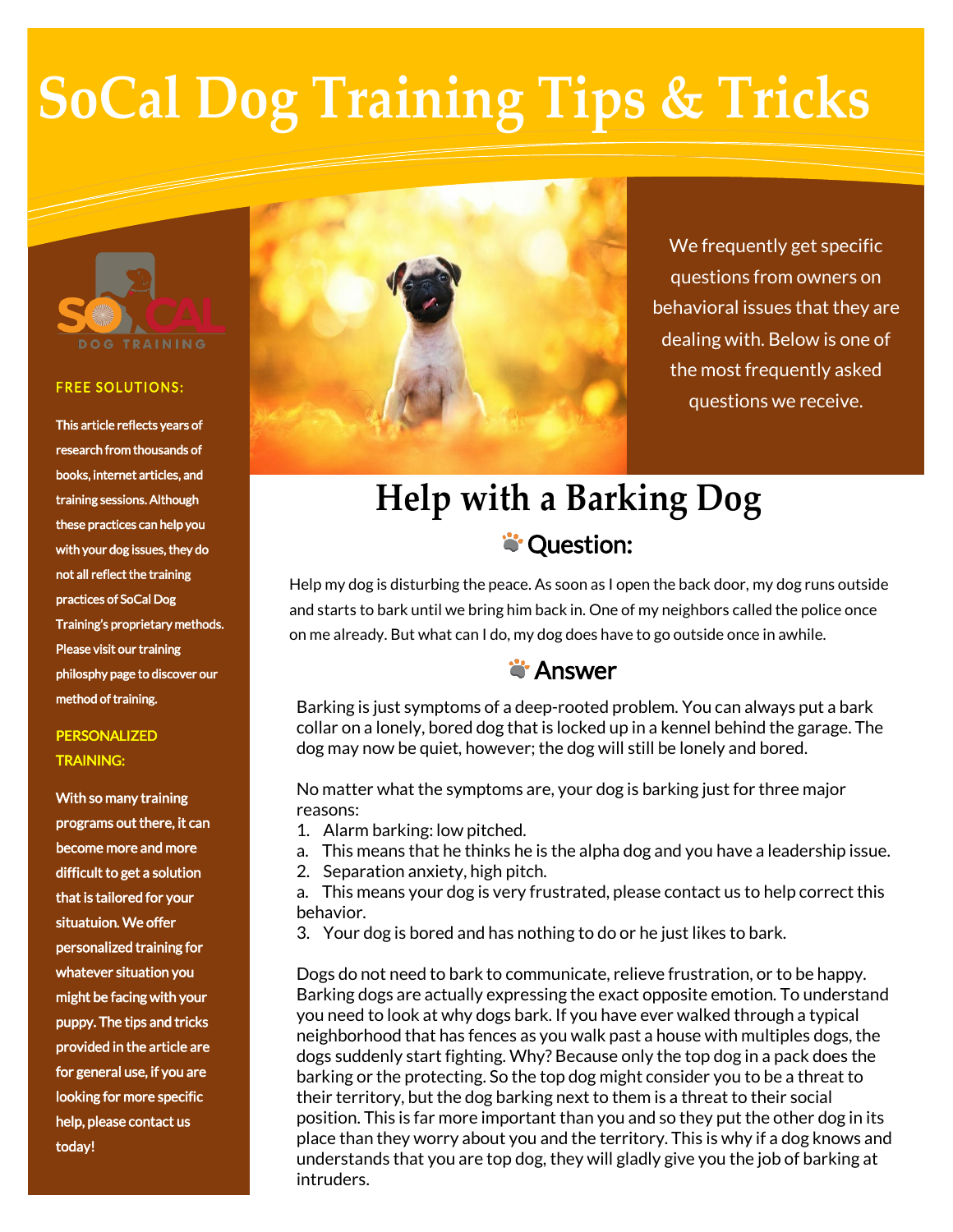# **SoCal Dog Training Tips & Tricks**



#### **FREE SOLUTIONS:**

This article reflects years of research from thousands of books, internet articles, and training sessions. Although these practices can help you with your dog issues, they do not all reflect the training practices of SoCal Dog Training's proprietary methods. Please visit our training philosphy page to discover our method of training.

### PERSONALIZED **TRAINING**

With so many training programs out there, it can become more and more difficult to get a solution that is tailored for your situatuion. We offer personalized training for whatever situation you might be facing with your puppy. The tips and tricks provided in the article are for general use, if you are looking for more specific help, please contact us today!



We frequently get specific questions from owners on behavioral issues that they are dealing with. Below is one of the most frequently asked questions we receive.

## **Help with a Barking Dog**

The goal is to help the dog not feel like it is there business to bark at everything. Through implementing our special techniques, the dog can become calm and relaxed. They will no longer darting nervously around at who they should bark at or worry about and are no longer frustrated.

Some breeds are genetically more prone to bark. Shelties are one breed that tends to be notorious barkers. Beagles and many of your hounds were bred to bark, this allowed a hunter to follow the dog to the game. Terriers tend to be a little territorial and bark to tell everyone, that wherever they are, they own it. Silence can be achieved with these breeds it will just take a little more work.

Often time's owners express the desire to have their dogs bark. It makes them feel more secure they want their dogs to protect the house. The problem arises when they can't get the dog to be quiet or the dog starts to carry this protectiveness one step further. Yes, someday this dog might bite. You can't have your cake and eat it too. In the long run when your dog is finally fully mature and you become lax some the dog might start barking when someone is at the door. That fine, since now you can say, "Thank You for telling me someone is at the door, now be quite". The dog will be quite as it is your position to bark or protect.

If you work on making your dog be quiet while it is a puppy than keeping it quite as an adult is a piece of cake. Sometimes your quite puppy as they get older might suddenly start barking. As your puppy gets more mature they will test your authority. If you let the dog bark than you flunked the test. If you don't give the puppy proper structure and guidance the dog will take it upon themselves to be the leader and start their new job, barking.